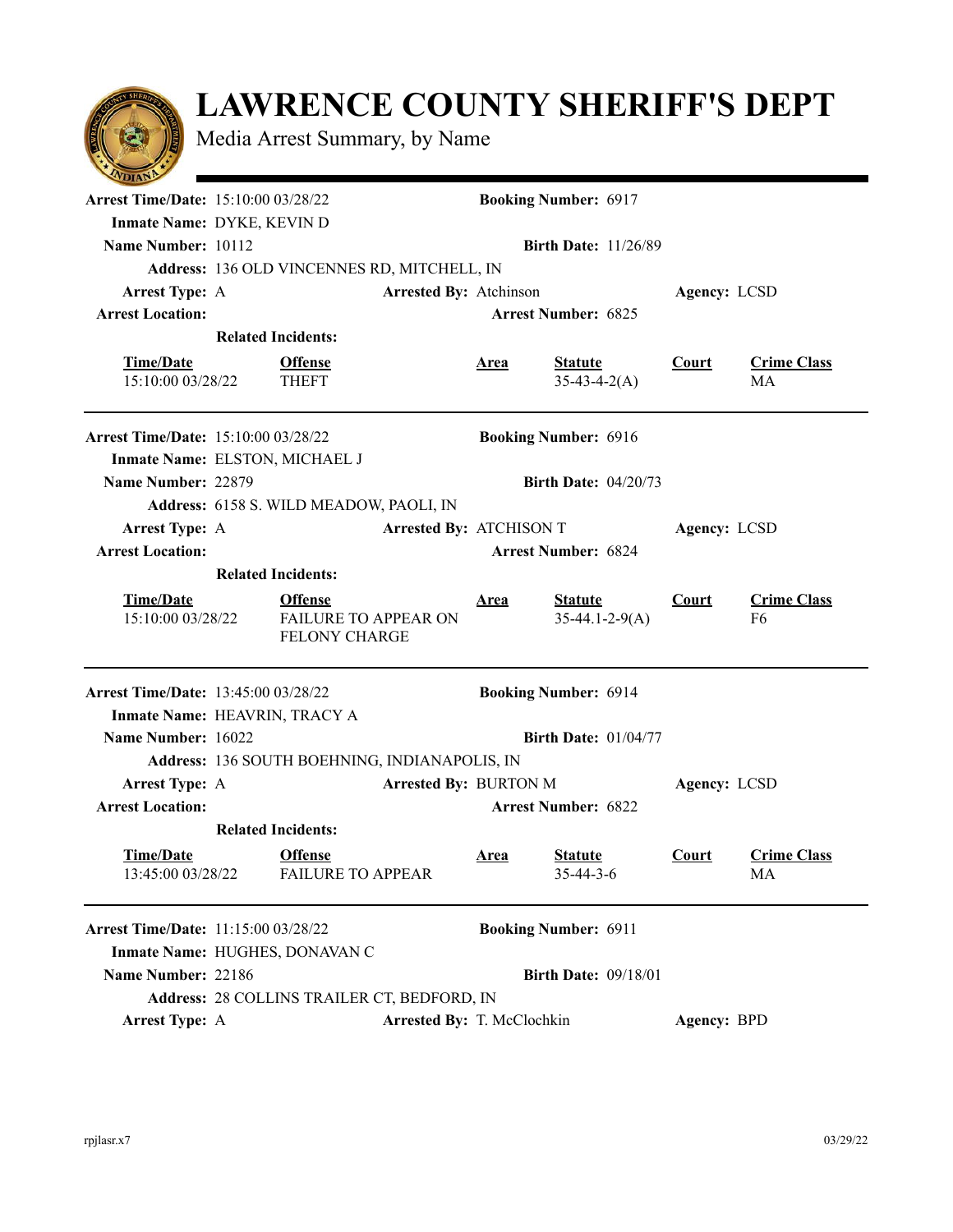| <b>Arrest Location:</b>                    |                                         |                                                                    |                                | <b>Arrest Number: 6819</b> |                                  |              |                                      |  |
|--------------------------------------------|-----------------------------------------|--------------------------------------------------------------------|--------------------------------|----------------------------|----------------------------------|--------------|--------------------------------------|--|
| <b>Related Incidents:</b>                  |                                         |                                                                    |                                |                            |                                  |              |                                      |  |
| <b>Time/Date</b>                           |                                         | <b>Offense</b>                                                     |                                |                            | <u>Area</u><br><b>Statute</b>    |              | <b>Crime Class</b>                   |  |
|                                            | 11:15:00 03/28/22<br>PETITION TO REVOKE |                                                                    |                                |                            | <b>JLPTR</b>                     |              |                                      |  |
| 11:15:00 03/28/22                          |                                         | PETITION TO REVOKE                                                 |                                |                            | <b>JLPTR</b>                     |              |                                      |  |
| 11:15:00 03/28/22                          |                                         | <b>FAILURE TO APPEAR</b>                                           |                                |                            | $35 - 44 - 3 - 6$                |              | MA                                   |  |
| 11:15:00 03/28/22                          |                                         | FAILURE TO APPEAR ON                                               |                                |                            | $35-44.1-2-9(A)$                 |              | F <sub>6</sub>                       |  |
| 11:15:00 03/28/22                          |                                         | <b>FELONY CHARGE</b><br><b>RESISTING LAW</b><br><b>ENFORCEMENT</b> |                                |                            | $35-44.1-3-1(a)$                 |              | AM                                   |  |
| 11:15:00 03/28/22                          |                                         | RD HIGH OR LOW SPEED                                               |                                |                            | $9-21-8-52(A)1$                  |              | MA                                   |  |
| <b>Arrest Time/Date: 13:45:00 03/28/22</b> |                                         |                                                                    |                                |                            | <b>Booking Number: 6913</b>      |              |                                      |  |
| Inmate Name: THARP, LOGAN N                |                                         |                                                                    |                                |                            |                                  |              |                                      |  |
| Name Number: 26765                         |                                         |                                                                    |                                |                            | <b>Birth Date: 02/01/89</b>      |              |                                      |  |
|                                            |                                         | Address: 1330 PAYTON AVE, INDIANAPOLIS, IN                         |                                |                            |                                  |              |                                      |  |
| <b>Arrest Type: A</b>                      |                                         |                                                                    | <b>Arrested By: BURTON M</b>   |                            |                                  | Agency: LCSD |                                      |  |
| <b>Arrest Location:</b>                    |                                         |                                                                    |                                | <b>Arrest Number: 6821</b> |                                  |              |                                      |  |
|                                            |                                         | Related Incidents: S21-01061                                       |                                |                            |                                  |              |                                      |  |
|                                            |                                         |                                                                    |                                |                            |                                  |              |                                      |  |
| <b>Time/Date</b><br>13:45:00 03/28/22      |                                         | <b>Offense</b><br><b>THEFT</b>                                     |                                | <u>Area</u>                | <b>Statute</b><br>$35-43-4-2(A)$ | <b>Court</b> | <b>Crime Class</b><br>F <sub>6</sub> |  |
| <b>Arrest Time/Date: 14:45:00 03/28/22</b> |                                         |                                                                    |                                |                            | <b>Booking Number: 6915</b>      |              |                                      |  |
| Inmate Name: THOMPSON, JASON A             |                                         |                                                                    |                                |                            |                                  |              |                                      |  |
| Name Number: 28925                         |                                         |                                                                    |                                |                            | <b>Birth Date: 06/26/76</b>      |              |                                      |  |
|                                            |                                         | Address: 729 R ST, BEDFORD, IN                                     |                                |                            |                                  |              |                                      |  |
| <b>Arrest Type: A</b>                      |                                         |                                                                    | <b>Arrested By: Humphrey</b>   |                            |                                  | Agency: ISP  |                                      |  |
| <b>Arrest Location:</b>                    |                                         |                                                                    |                                |                            | <b>Arrest Number: 6823</b>       |              |                                      |  |
|                                            |                                         | <b>Related Incidents:</b>                                          |                                |                            |                                  |              |                                      |  |
| <b>Time/Date</b><br>14:45:00 03/28/22      |                                         | <b>Offense</b><br><b>THEFT</b>                                     |                                | Area                       | <b>Statute</b><br>$35-43-4-2(A)$ | Court        | <b>Crime Class</b><br>F6             |  |
| <b>Arrest Time/Date: 15:10:00 03/28/22</b> |                                         |                                                                    |                                |                            | <b>Booking Number: 6918</b>      |              |                                      |  |
| Inmate Name: THOMPSON, JUDE T              |                                         |                                                                    |                                |                            |                                  |              |                                      |  |
| Name Number: 15307                         |                                         |                                                                    |                                |                            | <b>Birth Date: 06/07/65</b>      |              |                                      |  |
|                                            |                                         | Address: 2016 H ST, BEDFORD, IN                                    |                                |                            |                                  |              |                                      |  |
| <b>Arrest Type: A</b>                      |                                         |                                                                    | <b>Arrested By: ATCHISON T</b> |                            |                                  | Agency: LCSD |                                      |  |
| <b>Arrest Location:</b>                    |                                         |                                                                    |                                |                            | <b>Arrest Number: 6826</b>       |              |                                      |  |
|                                            |                                         | <b>Related Incidents:</b>                                          |                                |                            |                                  |              |                                      |  |
| <b>Time/Date</b><br>15:10:00 03/28/22      |                                         | <b>Offense</b><br>PETITION TO REVOKE                               |                                | <u>Area</u>                | <b>Statute</b><br><b>JLPTR</b>   | <b>Court</b> | <b>Crime Class</b>                   |  |